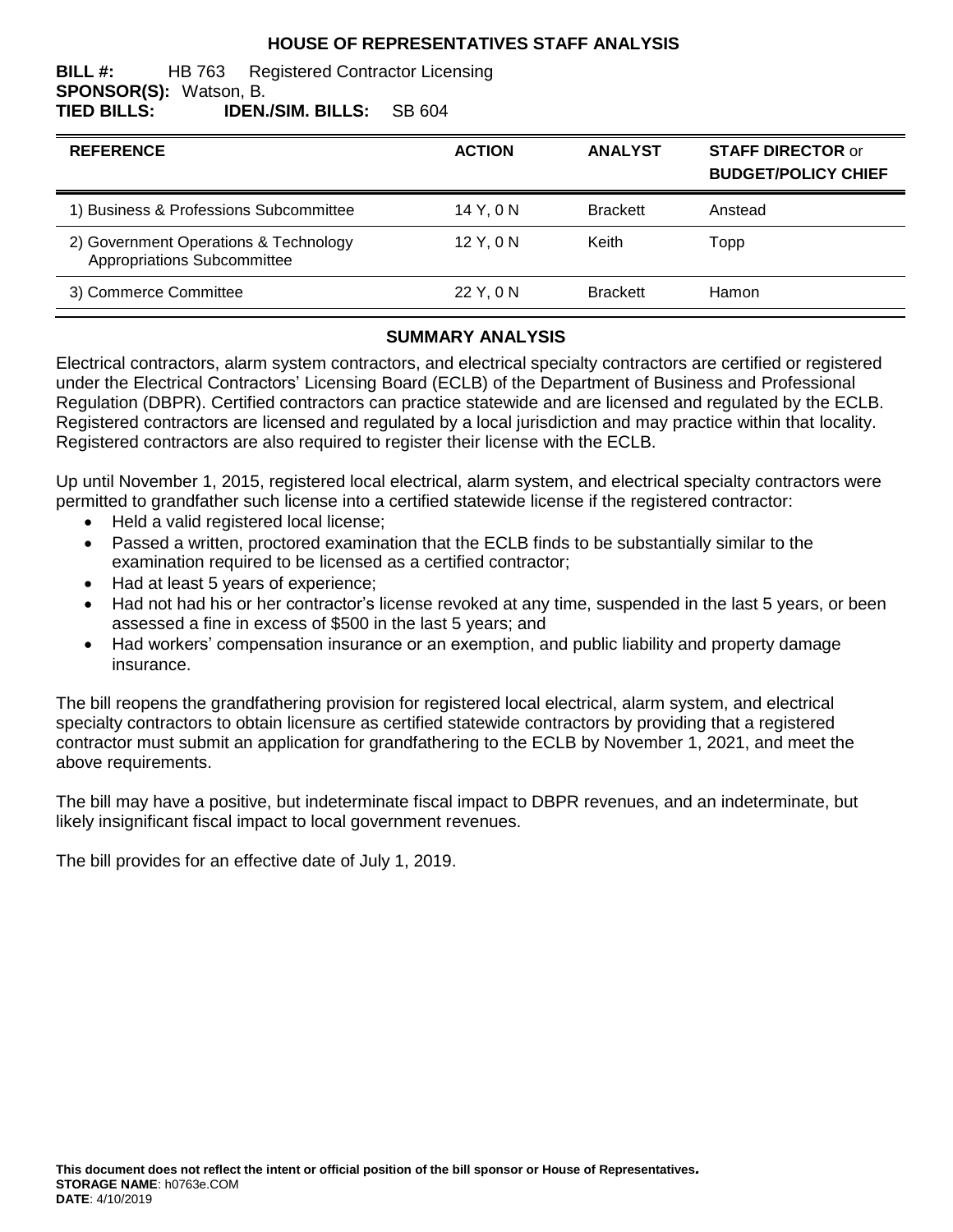#### **FULL ANALYSIS**

# **I. SUBSTANTIVE ANALYSIS**

#### A. EFFECT OF PROPOSED CHANGES:

#### **Current Situation**

Chapter 489, F.S., outlines the law pertaining to contractors in the state of Florida. Part I of ch. 489, F.S., covers contracting regulated by the Construction Industry Licensing Board (CILB) and pt. II of ch. 489, F.S., covers contracting regulated by the Electrical Contractors' Licensing Board (ECLB). Both boards are housed in the Department of Business and Professional Regulation (DBPR).

Electrical contractors, alarm system contractors, and electrical specialty contractors are certified or registered under the ECLB. Certified contractors can practice statewide and are licensed and regulated by ECLB. Registered contractors are licensed and regulated by a local jurisdiction and may practice within that locality.<sup>1</sup>

Electrical contractors are contractors who have the ability to work on electrical wiring, fixtures, appliances, apparatus, raceways, and conduits which generate, transmit, transform, or utilize electrical energy in any form. The scope of an electrical contractor's license includes alarm system work.<sup>2</sup>

Alarm system contractors are contractors who are able to lay out, fabricate, install, maintain, alter, repair, monitor, inspect, replace, or service alarm systems. An "alarm system" is defined as "any electrical device, signaling device, or combination of electrical devices used to signal or detect a burglary, fire, robbery, or medical emergency."<sup>3</sup>

Electrical certified specialty contractors are contractors whose scope of work is limited to a particular phase of electrical contracting, such as electrical signs. The ECLB creates electrical certified specialty contractor licenses through rulemaking. Certified electrical specialty contractors can practice statewide. The ECLB has created the following certified specialty contractor licenses:

- Lighting maintenance specialty contractor;
- Sign specialty electrical contractor;
- Residential electrical contractor;
- Limited energy systems specialty contractor; and
- $\bullet$  Utility line electrical contractor.<sup>4</sup>

#### *Licensing Requirements*

In order to become a certified electrical, alarm system, or electrical specialty contractor, a person, who is at least 18 years of age, must submit an application to DBPR and meet the following criteria:

- Be of good moral character;
- Pass the certification examination, achieving a passing grade as established by ECLB rule;
- Have workers' compensation insurance or an exemption, and public liability and property damage insurance;
- Meet eligibility requirements according to one of the following criteria:
	- $\circ$  3 years of management experience or an educational equivalent thereto for the certification category sought, not more than half of which may be an educational equivalent, within the last 6 years;
	- o 4 years of supervisory experience in the certification category sought within the last 8 years;
	- $\circ$  6 years of training, education, or supervisory experience in the certification category sought within the last 12 years;

**DATE**: 4/10/2019

 $\overline{a}$ 

<sup>1</sup> *See generally* s. 489.505, F.S. 2

Ss. 489.505(12) & 489.537(7), F.S.

 $3$  S. 489.505(1)-(2), F.S.

**STORAGE NAME**: h0763e.COM **PAGE: 2**  $4^4$  S. 489.505(19), & 489.511(4), F.S; Rule 61G6-7.001, F.A.C.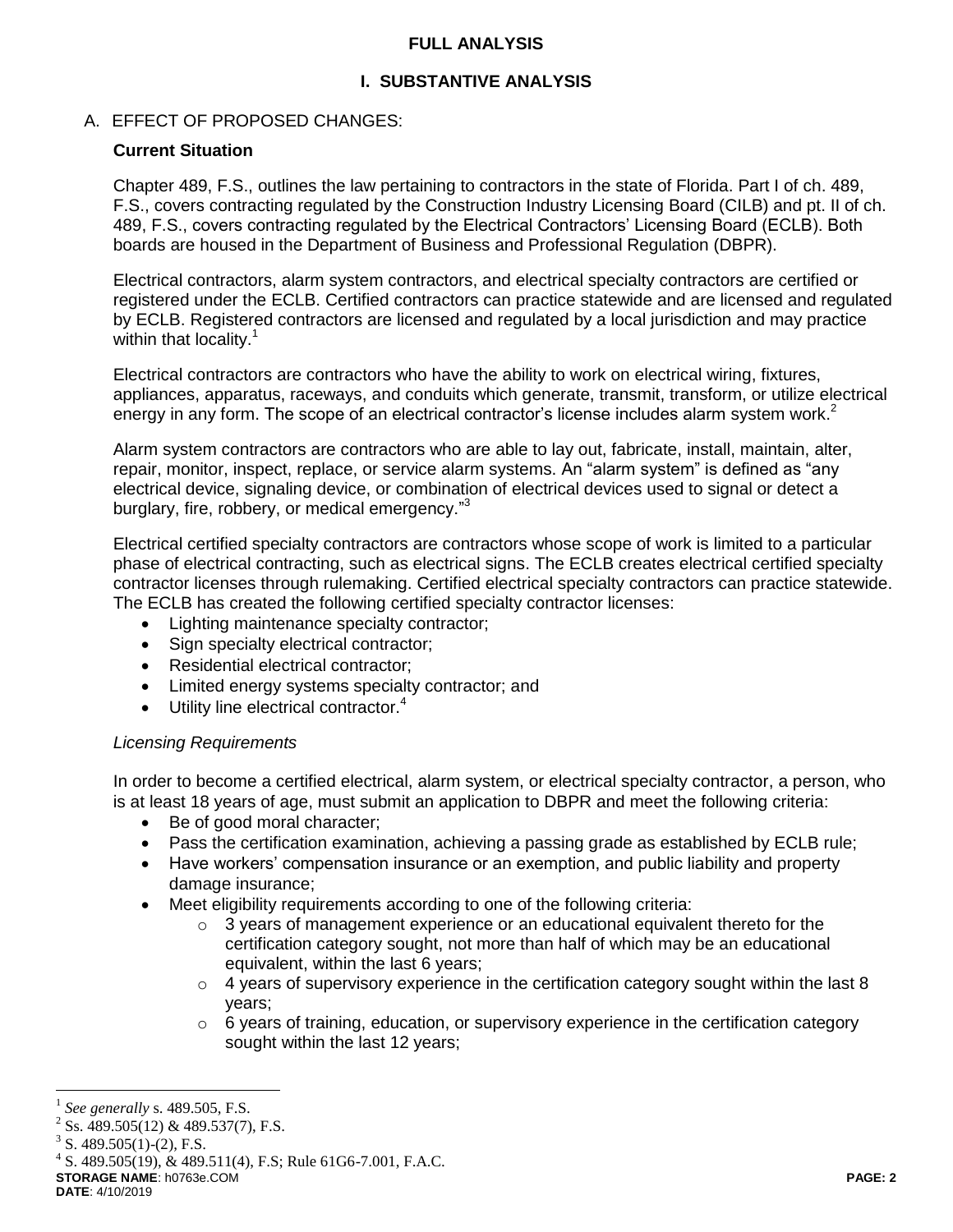- o Any combination of qualifications under the 3 previous options totaling 6 years within the last 12 years; or
- $\circ$  3 years as a professional electrical engineer within the last 12 years.<sup>5</sup>

Registered electrical, alarm system, and electrical specialty contractors are individuals that have taken and passed a local competency examination and can practice electrical contracting or alarm system contracting in the local jurisdiction that issued the license. Registered contractors must register with the ECLB after obtaining a local license and must comply with local and state statutory obligations.

# *Grandfathering Provision*

In 1999, the Legislature created a "grandfathering" provision that allowed registered electrical, electrical specialty, and alarm system contractors who met certain criteria to have their license "grandfathered" into a certified license by the ECLB.<sup>6</sup> In 2000, the Legislature required registered contractors wishing to grandfather their license into a certified license to submit their application to the ECLB by November 1, 2004.<sup>7</sup> In 2013, the Legislature extended the deadline to submit an application to November 1, 2015.<sup>8</sup> Registered contractors who wanted to obtain a certified license pursuant to the statutory grandfather provision were required to submit their application to the ECLB by November 1, 2015.

The Legislature has not extended the deadline since 2013. Since the current deadline to submit an application to the ECLB is November 1, 2015, the ability for a registered contractor to obtain a certified license through "grandfathering" is closed.<sup>9</sup>

Anyone who applied prior to November 1, 2015 had to meet the requirements set forth in section 489.514, F.S., which provides that the ECLB issue a certified electrical, electrical specialty, or alarm system contractor license to a registered contractor upon receipt of a completed application, payment of an appropriate fee, and evidence of the following criteria:

- Currently holds a valid registered local license in the certification of electrical contractor, alarm system contractor, or electrical specialty contractor sought;
- Has, for the certification category sought, passed a written, proctored examination that the ECLB finds to be substantially similar to the examination required to be licensed as a certified contractor;
- Has at least 5 years of experience as a contractor in the certification category sought, or as an inspector or building administrator with oversight over that category. For contractors, only time periods in which the contractor license is active and the contractor is not on probation shall count toward the required 5 years;
- Has not had the contractor's license revoked at any time, suspended in the last 5 years, or assessed a fine in excess of \$500 in the last 5 years; and
- Has the required workers' compensation insurance or an exemption, and public liability and property damage insurance.

DBPR estimated that there are 1,804 registered electrical, alarm, and specialty contractors who may qualify to have their registered license grandfathered into a certified license.<sup>10</sup>

#### *Deregathon*

On January 31, 2019, Governor DeSantis along with Lt. Gov. Jeanette Nunez and DBPR Secretary Halsey Beshears met with the members of Florida's 23 professional licensing boards to reduce regulations that raise the costs of goods and services and make it difficult for Floridians to enter a

<sup>10</sup> Florida Department of Business and Professional Regulation *supra* note 6, at 5.

 $\overline{a}$  $5$  S. 489.511(1) & (4), F.S.

 $6$  Ch. 99-254, Laws of Fla.

 $7$  Ch. 2000-372, Laws of Fla.

<sup>8</sup> Ch. 2013-193, Laws of Fla.

<sup>&</sup>lt;sup>9</sup> S. 489.514(3), F.S; Florida Department of Business and Professional Regulation, Agency Analysis of 2019 House Bill 763, p. 2 (Feb. 18, 2019).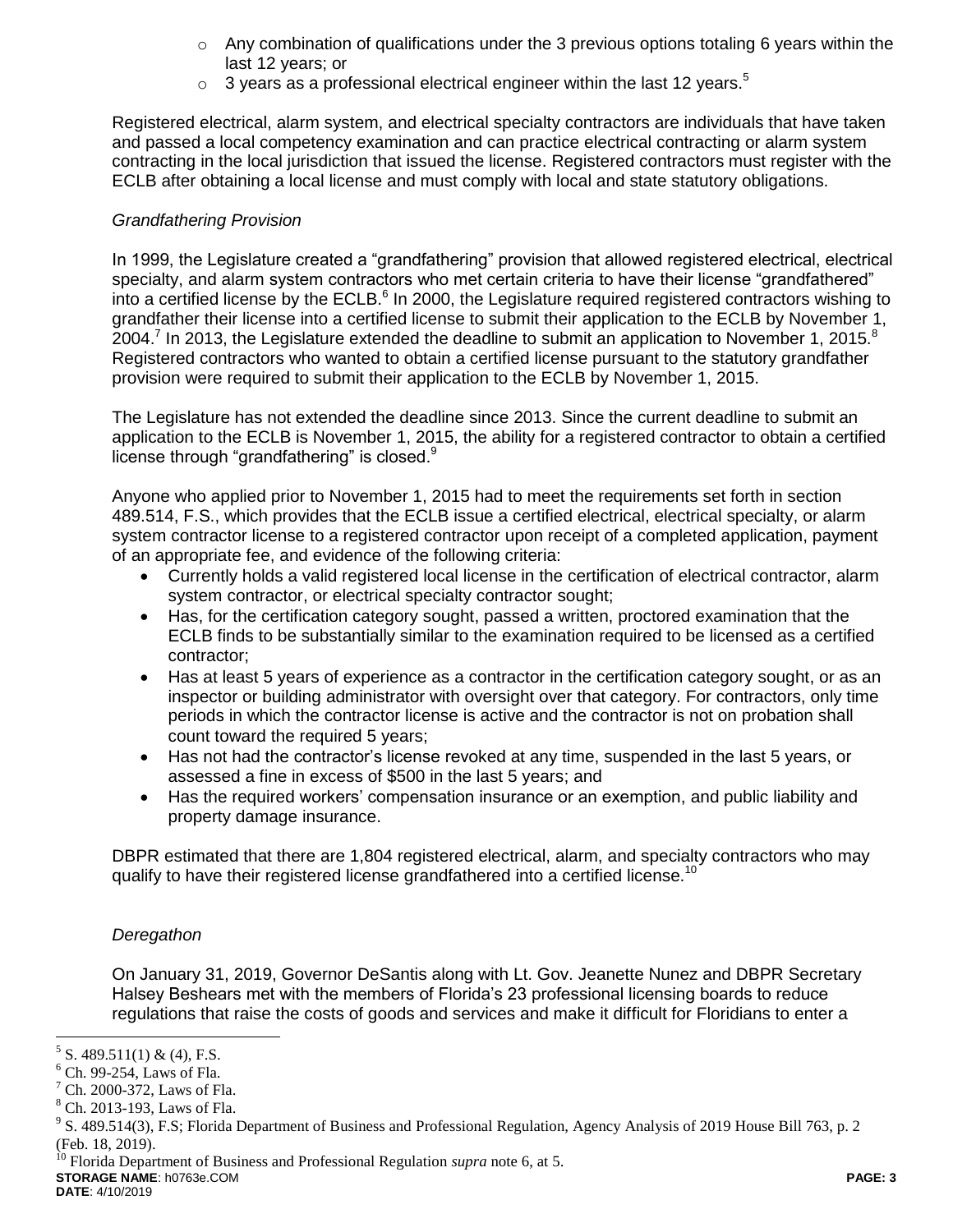profession.<sup>11</sup> The chair for the ECLB, Doug Bassett, stated that one way to reduce harmful regulations would be to reopen the grandfathering provision for registered contractors. Mr. Bassett stated that reopening the grandfathering provision would "allow registered contractors to expand the scope of the area they currently work in."<sup>12</sup>

# **Effect of the Bill**

The bill reopens the grandfathering provision for locally registered electrical, alarm system, and specialty contractors to obtain licensure as certified contractors by providing that a registered contractor must submit an application for grandfathering to become certified to the ECLB by November 1, 2021.

- B. SECTION DIRECTORY:
	- Section 1. Amends s. 489.514, F.S., revising the certification for registered contractors.
	- Section 2. Provides an effective date.

# **II. FISCAL ANALYSIS & ECONOMIC IMPACT STATEMENT**

- A. FISCAL IMPACT ON STATE GOVERNMENT:
	- 1. Revenues:

*See* Fiscal Comments.

2. Expenditures:

None.

### B. FISCAL IMPACT ON LOCAL GOVERNMENTS:

1. Revenues:

Local governments could see an insignificant decrease in revenues associated with renewal and reciprocity fees should eligible registered contractors choose to apply for the grandfathering provision created in the bill for ECLB licensees.

2. Expenditures:

None.

# C. DIRECT ECONOMIC IMPACT ON PRIVATE SECTOR:

There may be a positive impact on the private sector by expanding the geographical scope of practice for those registered contractors that choose to take advantage of the grandfathering provision. Thus, making more electrical contractors available to work across the state.

D. FISCAL COMMENTS:

DBPR could receive additional revenue from licensing fees based upon the total number of currently eligible registered contractors that could potentially apply for the grandfathering provision created in the bill. Section 455.219, F.S., provides that each board within DBPR shall determine by rule the amount of license fees for its professions and provides DBPR rulemaking authority to accomplish those requirements. Section 489.507(1), F.S., establishes the ECLB and s. 489.509(1), F.S., authorizes the ECLB to establish, by rule, fees for application. Currently, the initial application fee for licensure as a

**STORAGE NAME**: h0763e.COM **PAGE: 4** <sup>12</sup> Testimony from Doug Bassett, *1/31/19 Florida Deregathon Part II*, [https://thefloridachannel.org/videos/1-31-19-florida](https://thefloridachannel.org/videos/1-31-19-florida-deregathon-part-2/)[deregathon-part-2/](https://thefloridachannel.org/videos/1-31-19-florida-deregathon-part-2/) (last visited Mar. 11, 2019).

 $\overline{a}$ 

<sup>&</sup>lt;sup>11</sup> Testimony from Governor Ron DeSantis and Secretary Halsey Beshears, 1/31/19 Florida Deregathon Part 1, <https://thefloridachannel.org/videos/1-31-19-florida-deregathon-part-1/> (last visited Mar. 11, 2019).<br><sup>12</sup> Testimony from Doug Bassett, 1/31/10 Elorida Deregathon Part II, https://thefloridachannel.org/